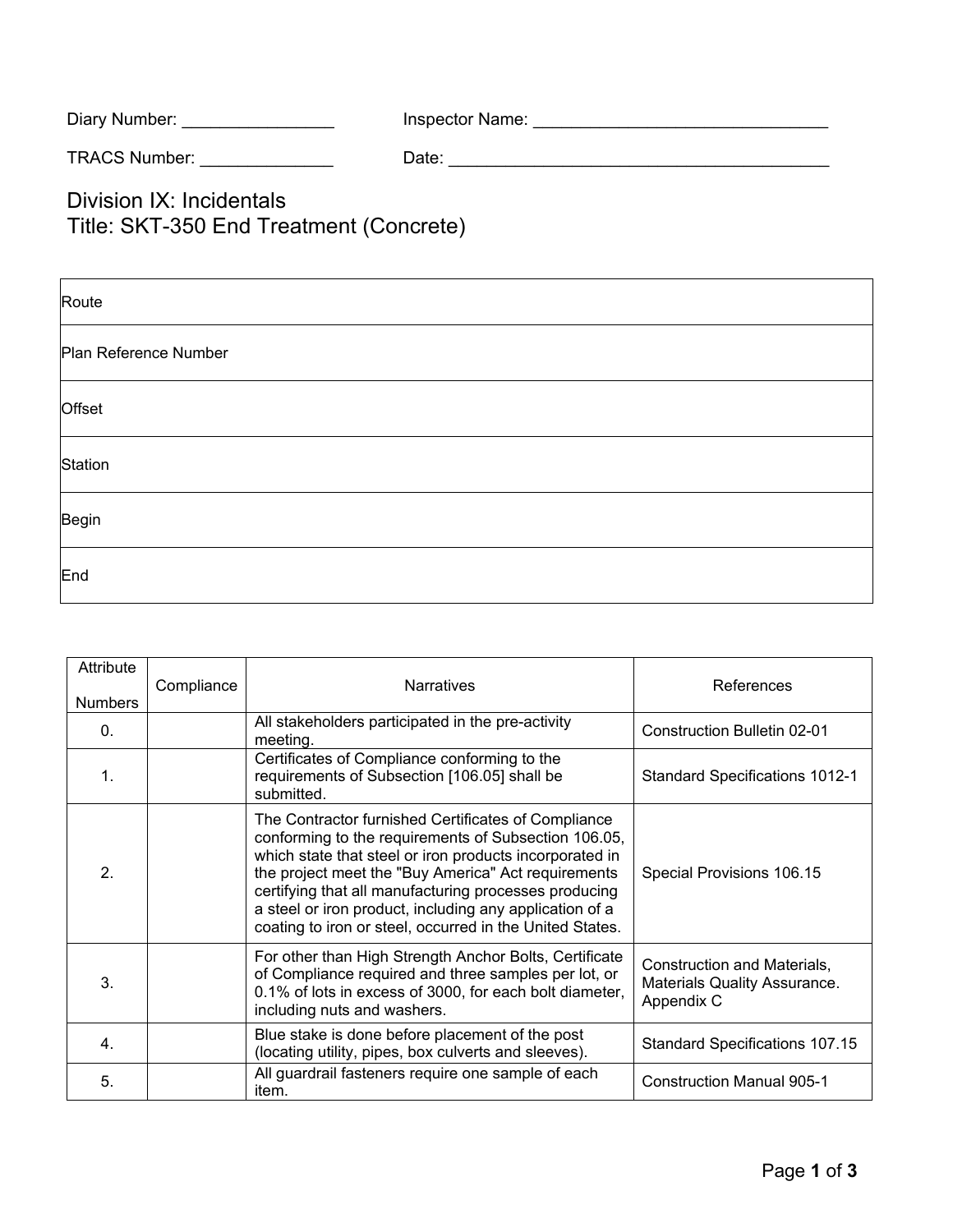| 6.  | Earthwork placement, grading, compacting, and<br>bituminous surfacing shall be completed prior to<br>installation of posts for guardrail terminals.                                                                                                                                                                                     | <b>Standard Specifications 905-</b><br>3.10            |
|-----|-----------------------------------------------------------------------------------------------------------------------------------------------------------------------------------------------------------------------------------------------------------------------------------------------------------------------------------------|--------------------------------------------------------|
| 7.  | The post layout is in accordance with the project plan<br>layout details (The face of rail offset is per plans<br>Detail "A", "B", or special detail).                                                                                                                                                                                  | Layout Details X10412                                  |
| 8.  | The steel soil tubes, if placed in in manually or<br>mechanically dug holes shall be backfilled with moist<br>soils placed in compacted lifts as approved by the<br>Engineer.                                                                                                                                                           | Manufacturer Drawing SKT-S-<br>8US-AZ                  |
| 9.  | The Leaveouts shall be filled with one-sack grout mix<br>or alternate materials approved by the State to full<br>depth of paving.                                                                                                                                                                                                       | Manufacturer Drawing SKT-S-<br>8US-AZ                  |
| 10. | The steel soil tubes shall not protrude more than 4"<br>above the finished adjacent ground line.                                                                                                                                                                                                                                        | Manufacturer Drawing SKT-S-<br>8US-AZ                  |
| 11. | The Bolted Hinged posts use a single high strength<br>post hinge bolt at the post connection. At post #1, the<br>bolt is $5/8"$ x 9" at the remaining posts a $3/4"$ x $8-\frac{1}{2}$ "<br>bolt is used.                                                                                                                               | Manufacturer Requirement<br><b>Installation Manual</b> |
| 12. | The bolts at the top of the foundation tubes are not<br>over-tightened deforming the walls of the tubes.                                                                                                                                                                                                                                | Manufacturer Requirement<br><b>Installation Manual</b> |
| 13. | All rail elements are lapped in the direction of traffic<br>nearest the adjacent lane.                                                                                                                                                                                                                                                  | <b>Manufacturer Drawing SKT-S-</b><br>8US-AZ           |
| 14. | The top of guardrail is set at 27" Min. - 29" Max. From<br>the finished roadway surface. (Set rail height close to<br>the Maximum, This allows for settling and asphaltic<br>concrete overlays).                                                                                                                                        | <b>Installation Manual</b>                             |
| 15. | The two 1/4"x 4" bolt & $\frac{1}{4}$ " nut holding the impact<br>head to post #1 are snug.                                                                                                                                                                                                                                             | Manufacturer Drawing SKT-S-<br>8US-AZ                  |
| 16. | The SKT End offset is set at 0'- 2' Max. As measured<br>from the face of rail at post 1.                                                                                                                                                                                                                                                | Manufacturer Drawing SKT-S-<br>8US-AZ                  |
| 17. | The guide chute is parallel to the top of the rail, the<br>exit slot of the extruder head is facing away from<br>traffic.                                                                                                                                                                                                               | Manufacturer Drawing SKT-S-<br>8US-AZ                  |
| 18. | Do not bolt the rail to posts #1.                                                                                                                                                                                                                                                                                                       | <b>Installation Manual</b>                             |
| 19. | The delineation on the Extruder head conforms to the<br>plan detail or Signing and Marking Standard Drawing.                                                                                                                                                                                                                            | Std. Drawing M-34                                      |
| 20. | The anchor cable bracket shoulder bolts are properly<br>attached to the w-beam with the nuts on the traffic<br>side. The cable anchor bracket is fully seated on the<br>shoulder portion of the bolts before post #2.                                                                                                                   | Manufacturer Drawing SKT-S-<br>8US-AZ                  |
| 21. | The steel post systems use a routed wood block or<br>recycled block of similar design.                                                                                                                                                                                                                                                  | <b>Installation Manual</b>                             |
| 22. | Bolts adjacent to pedestrian traffic are cut flush to the<br>nut.                                                                                                                                                                                                                                                                       | <b>Standard Specifications 905-</b><br>3.01            |
| 23. | All other bolts extend a minimum of two threads<br>beyond the nut.                                                                                                                                                                                                                                                                      | <b>Standard Specifications 905-</b><br>3.01            |
| 24. | For tangent and flared guardrail terminals used on a<br>project with an average elevation of less than 4,000<br>feet, the contractor shall use either prismatic barrier<br>markers, L-shaped, T-shaped markers, or flexible<br>vertical delineators on the posts shown in table 905-<br>1. Prismatic barrier markers shall not be used. | <b>Standard Specifications 905-</b><br>3.11            |